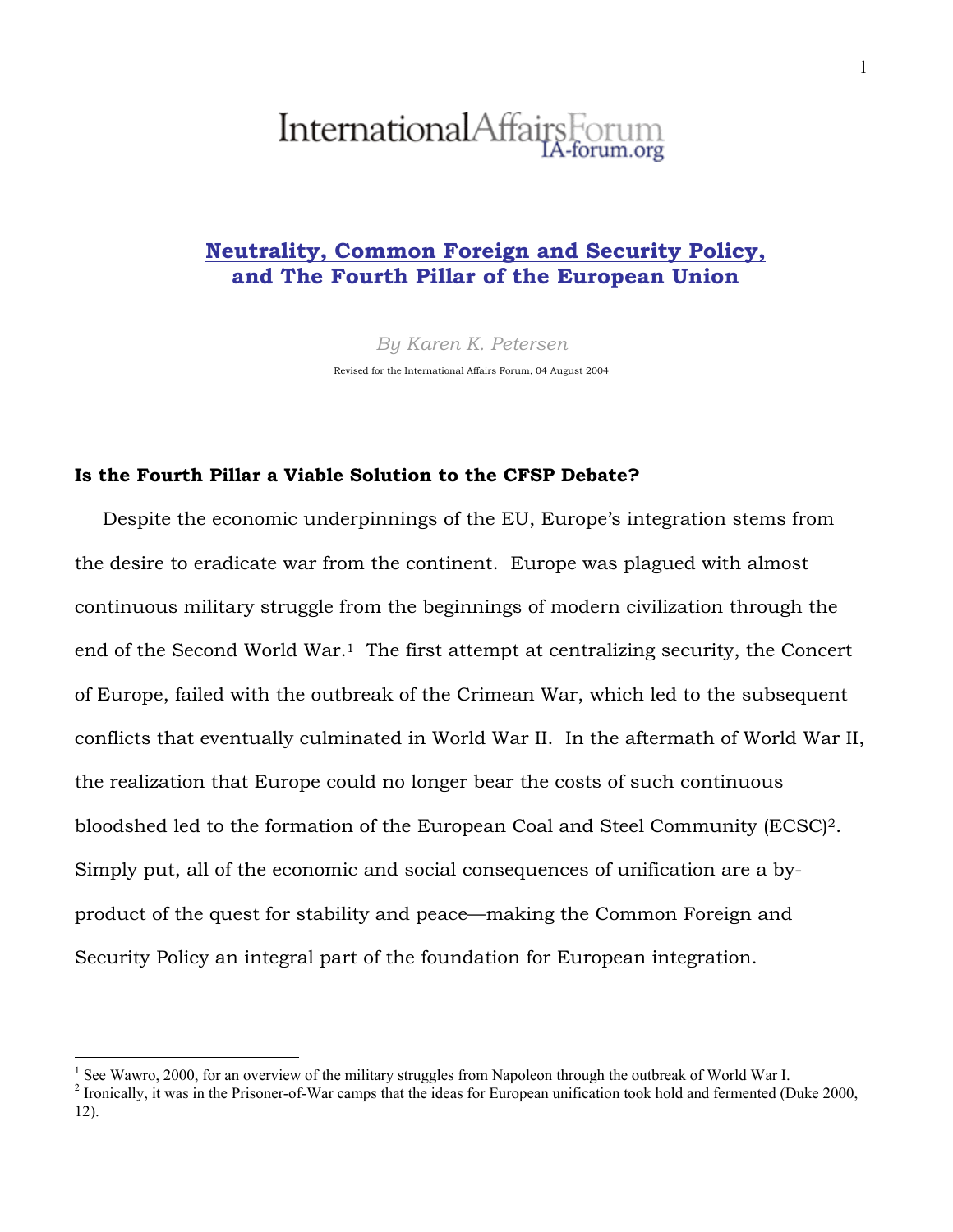Why then, has the establishment of a Common Foreign and Security Policy (CFSP) been so troublesome for the European Union (EU)? The norms of sovereignty and territorial integrity that developed with the rise of the Westphalian system still dominate the political landscape of international politics; thus, security and defense are seen as falling entirely in the domain of the nation state. The attempts by the EU to incorporate the responsibility for security and defense into a supranational structure go against a well-established system of norms. It should come as no surprise then that the road towards a common foreign and security policy has been bumpy at best. The real marvel is that the EU has managed to make as much progress in this area as it has to date.

This proposal represents an attempt to deal with some of the obstacles facing the development of a CFSP—primarily neutrality. The Neutral Non-Aligned (NNA) states represent special cases in the debate over the CFSP and are deserving of individual attention. Herein, I examine the impact of neutrality, particularly as it relates to domestic public opinion within the NNA states, on the formation of a CFSP and discuss the viability of one proposed solution—the Fourth Pillar. In essence, the Fourth Pillar proposal seeks to separate security and defense, thus giving the EU a four pillar structure as opposed to the current three pillar structure (see below). In doing so, the Fourth Pillar approach is able to deal with some of the issues raised by the NNA states as well as with some of the problems with Britain's strategic relationships.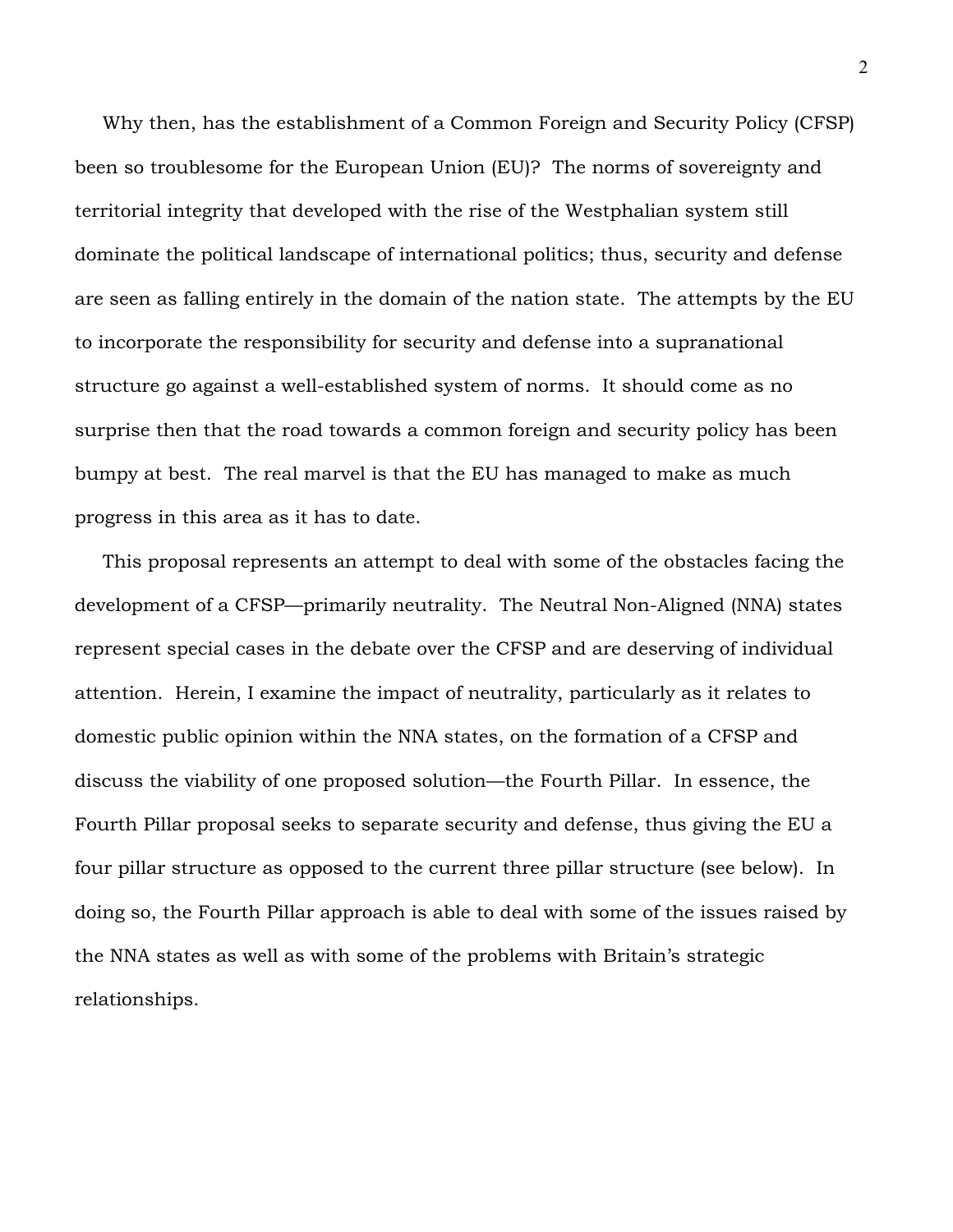#### **Background on CFSP Development**

<u>.</u>

 As mentioned above, European integration is by no means a "new" idea, and the foundation for integration is built upon the goal of eradicating interstate warfare from what has been the most violent region in history. The process of integration, however, has not always paralleled the theory. In fact, European integration usually appears more functional than elaborately planned.

For example, in the aftermath of the September 11 attacks, the EU member states accepted the legitimacy of an EU arrest warrant in order to track down and arrest suspected terrorists. In Duke's analysis of the CFSP, a functionalist argument is apparent. He argues, as only one of many examples, that "[t]he reluctance to consider CFSP questions in the early 1990s only changed as a number of successive developments in Europe altered the context of European security" (117), and continues on to cite the breakup of the USSR, the crises in Yugoslavia, German reunification, and the return of the importance of domestic politics to the U.S. political agenda as the primary examples. The functionalist approach is particularly appealing in that "the beneficiaries of integrative steps achieve vested positions in the system such that a return to an earlier mode of action is undesirable" (Haas 1968, xxix; cited in Duke 2000, 10)[.3](#page-2-0)

A brief historical account<sup>4</sup> of the progress towards a CFSP begins with the establishment of the European Defence Community (EDC) in 1952-4. France failed to ratify the treaty because of disagreements over Germany's role in the EDC. The

<span id="page-2-0"></span> $3$  For an interesting discussion of the importance of the status quo as a reference point, see the literature on Prospect Theory (Levy 1992; Quattrone and Tversky 1988, and Weyland 1996).

<span id="page-2-1"></span> $4$  The timeline is taken from Appendix 9 of Duke 2000, 353. Detailed discussions of these events are included in Duke as well as many of the sources in the bibliography.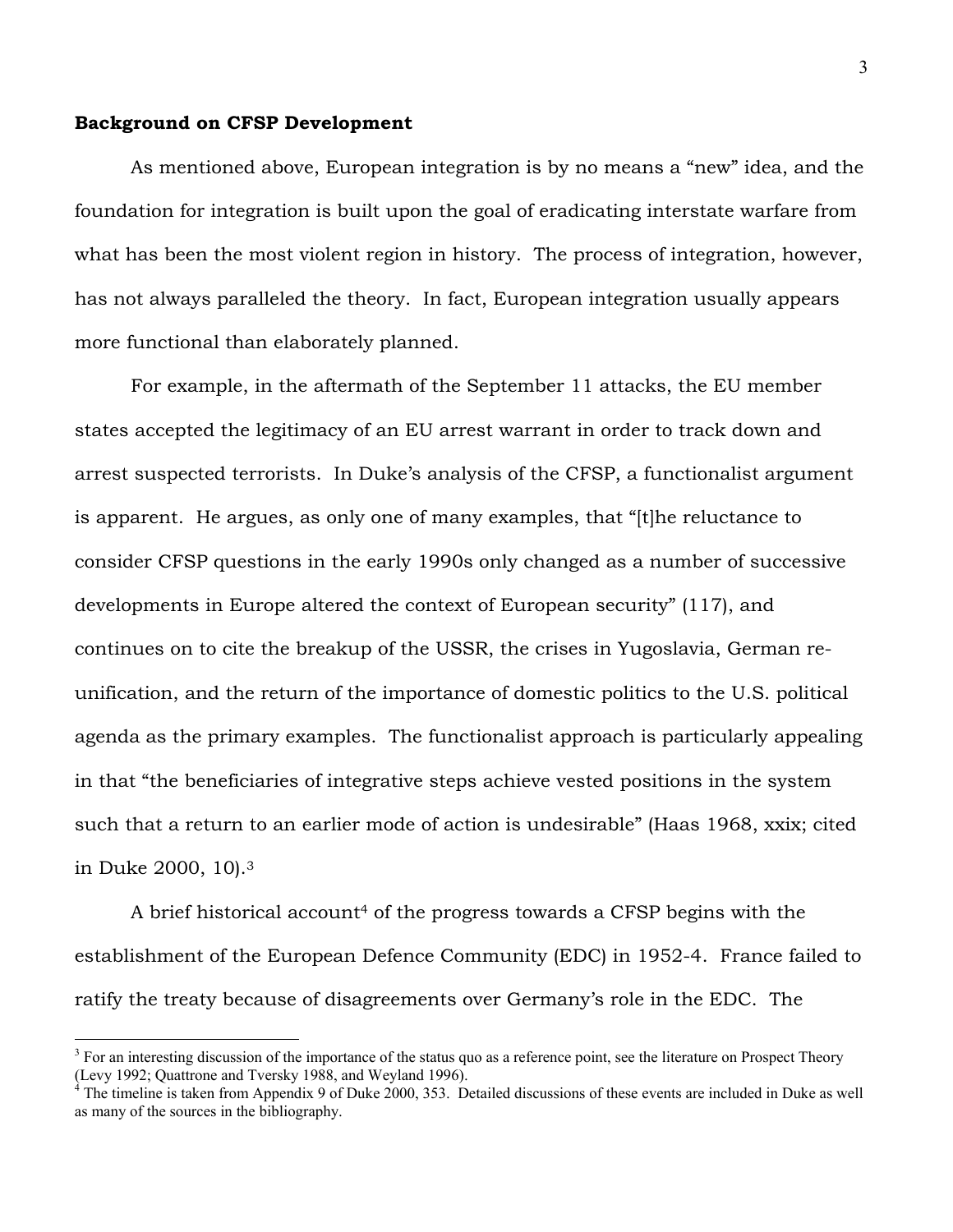Fouchet Plan (1962) followed, but was also rejected—this time as too intergovernmental. The Hague Summit (1969) formally called for a united Europe capable of dealing with all issues including security. Following the Hague Summit were the Luxembourg, Copenhagen, and London Reports (1970-1981) all of which clarify policies with regard to European Political Cooperation (EPC), which were then institutionalized by the Single European Act (SEA) (1986). Article 30 of the SEA additionally specified that members who participate in international organizations to which all EU members are not party (the UN Security Council, for example) are required to take into account the positions agreed to in EPC.

The Treaty on European Union (TEU) (1992) formally establishes the CFSP as the second pillar of the EU, including security as a formal part of cooperation. Finally, the Treaty of Amsterdam (1997) calls for the application of the CFSP to all questions of security and clarifies the procedures of the Western Europe Union (WEU).

While incremental, the progress towards a CFSP has been noticeable. With a task as daunting and as threatening to state sovereignty as the placement of defense and security in the hands of a supranational organization, patience is certainly a virtue. Therefore, while progress may accrue at a "snail's pace," (Duke 2000, 11) snails reach their destinations with deliberation and caution—not undesirable characteristics when discussing military and security issues.

#### **Security and Defense—Two Distinct Components?**

 Security in the post Cold War era has taken on a variety of meanings, ranging from threats to physical survival (such as terrorism) to environmental threats and encompassing such diverse themes as migration and human rights. Although the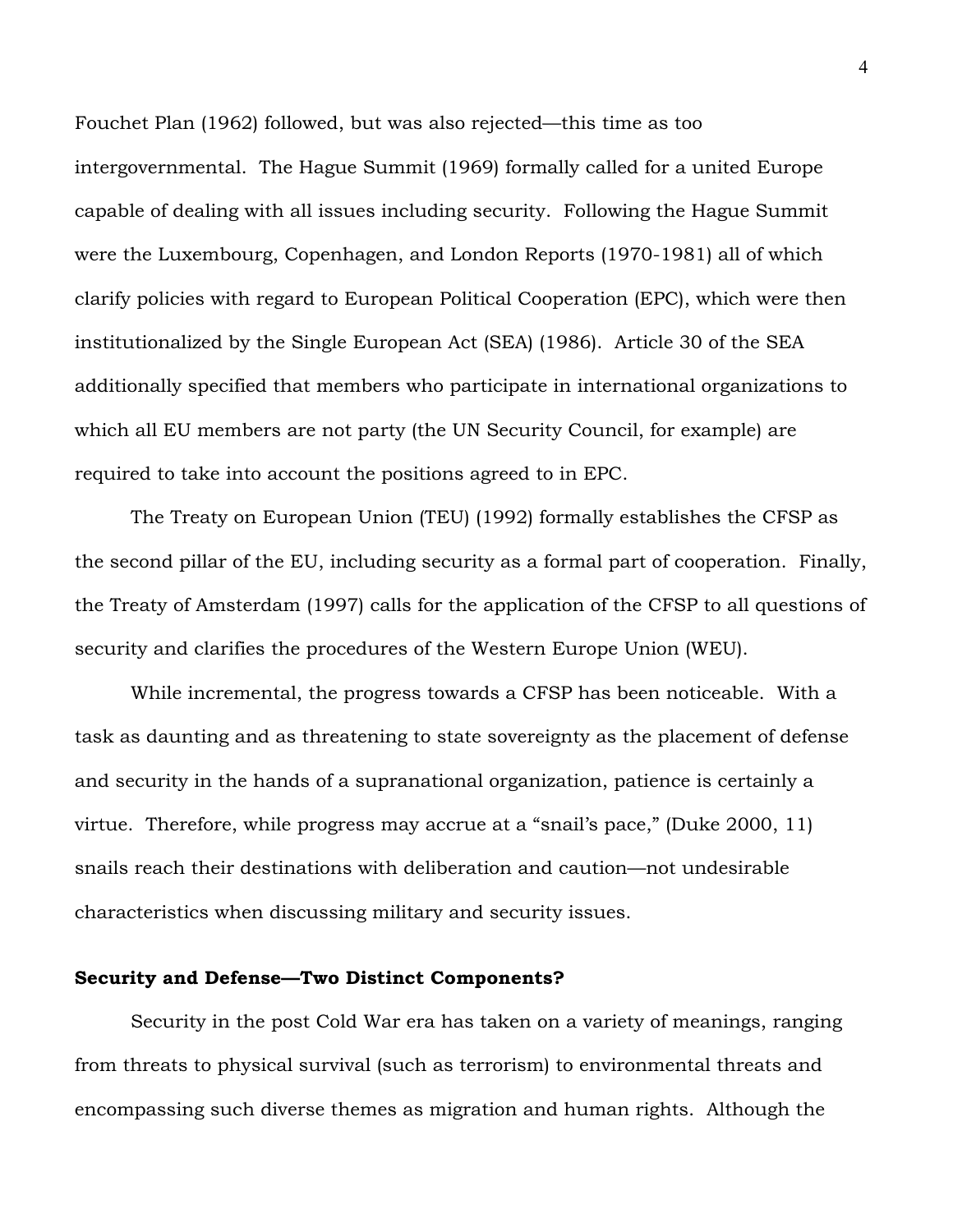Cold War overshadowed many threats that were not immediately recognized as falling within the domain of traditional military security, such threats have begun to be recognized as legitimate targets for military action, allowing NATO and the UN to justify a variety of actions in the name of global security. Defense, on the other hand, remains clearly in the hands of the nation state. According to Duke,

The right of self defence is not only a recognized legal right, but the size and qualitative power of the armed forces with which to defend the nation state are often a source of national identity and pride. … In spite of the fact that none of the EU Member States face a direct military threat, the idea of merging national forces … remains premature. … defence integration is coloured by historical suspicions, resentments, and misperceptions that have been held for fifty years or, often, longer. (2000, 5)

Clearly, participation in security arrangements and defense arrangement hold different meanings for the EU member states, particularly the NNAs. While the NNAs may be willing to participate in Petersburg (peacekeeping) tasks, they are not as willing to associate with other obligations (Duke 2000, 6).

While the distinction between security and defense appears to be academic at first glance, it is of critical importance upon reflection and even more so when the Fourth Pillar is discussed below. For example, the Irish interpretation of the CFSP and the acceptance thereof hinges on just such a distinction. Because security is in the realm of the EU and defense in the realm of the WEU, Ireland can accept the former without being obliged to join the latter, leaving Ireland's neutrality tradition intact (Fanning 1996, 146). Therefore, it is with the caveat that security and defense are two very separate components of a workable CFSP that I proceed to the discussion of the next concept—neutrality.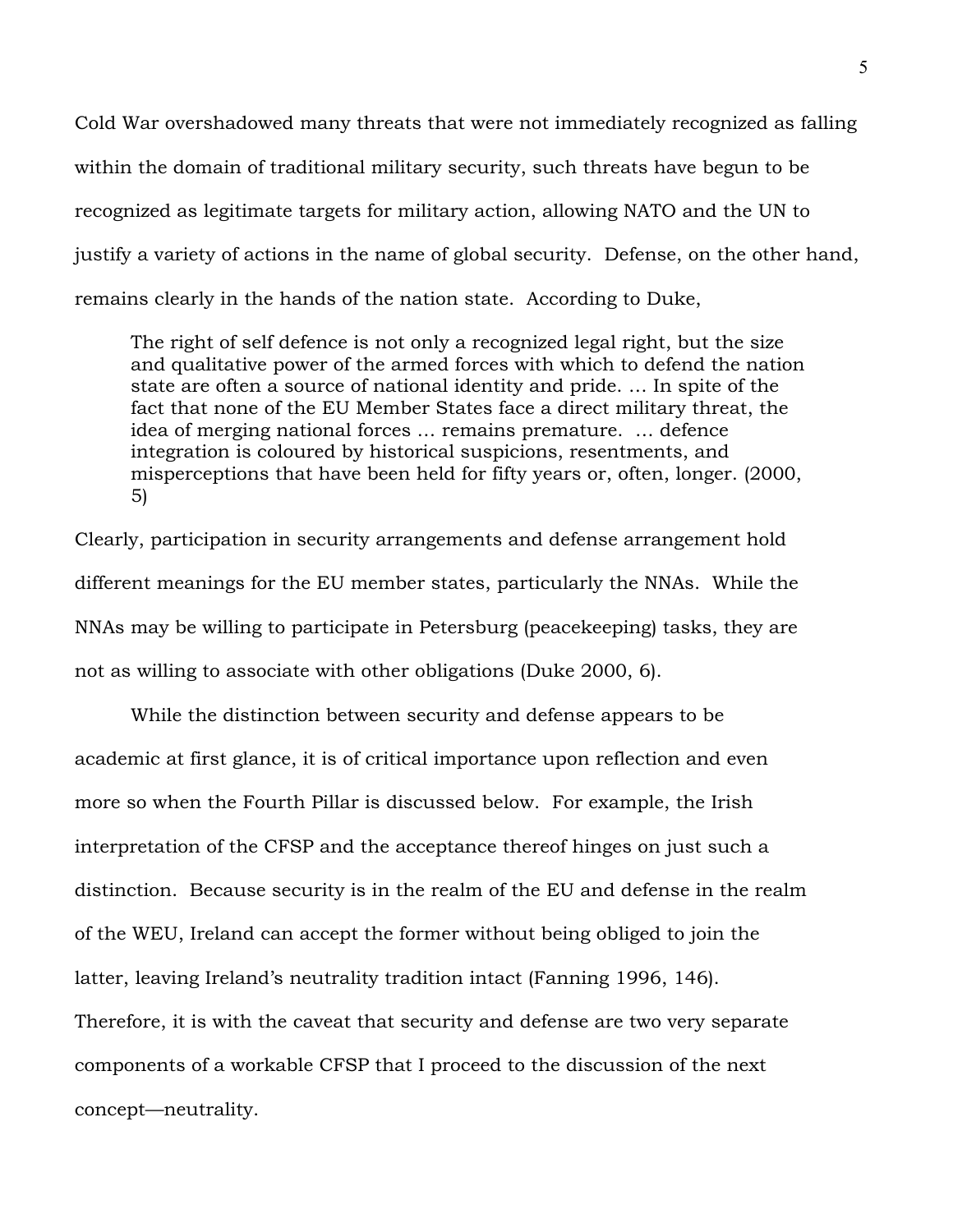## **Neutrality**

What is neutrality? Neutrality as a policy

can variously be either passive or active, *ad hoc* or *de jure*. It has managed to change from a rather one-dimensional concept, with a short life and an exclusive concern for security policy, to a permanent status with pro-active orientation and, very often, an all embracing remit. (Cox and Mac Ginty 1996, 124)

From war avoidance in specific instances to conflict avoidance in all instances,

neutrality is predicated on the concept of independence of foreign policy and on

territorial sovereignty. However,

the rights and duties associated with the norms of neutrality were based on tacit agreements and systems of mutual expectations. Not only were belligerents expected to respect the independence and territorial integrity of the neutral state, a number of duties were asked of the neutral. Trevor Salmon makes the point, 'that a simple pious declaration is not enough'. (Ibid.)

Neutral states were not expected to remain defenseless and often maintained sufficient

arms to protect their neutrality (Ibid., 125).

# **Is Neutrality Compatible with the Goal of European Integration?**

"The accession of three EFTA countries on 1 January 1995 posed a number of

issues with regard to NATO, but made little difference to the CFSP since Title V is,

supposedly, not incompatible with neutrality" (Duke 2000, 274). Additionally, if

neutrality is based on the premise of non-alignment, then the assumption is that there

is a hostile bloc against whom one can align. In the post Cold War era, that

assumption can easily be called into question. The functionalist approach would not

rule out a shift in the meaning of neutrality that could incorporate a collective defense.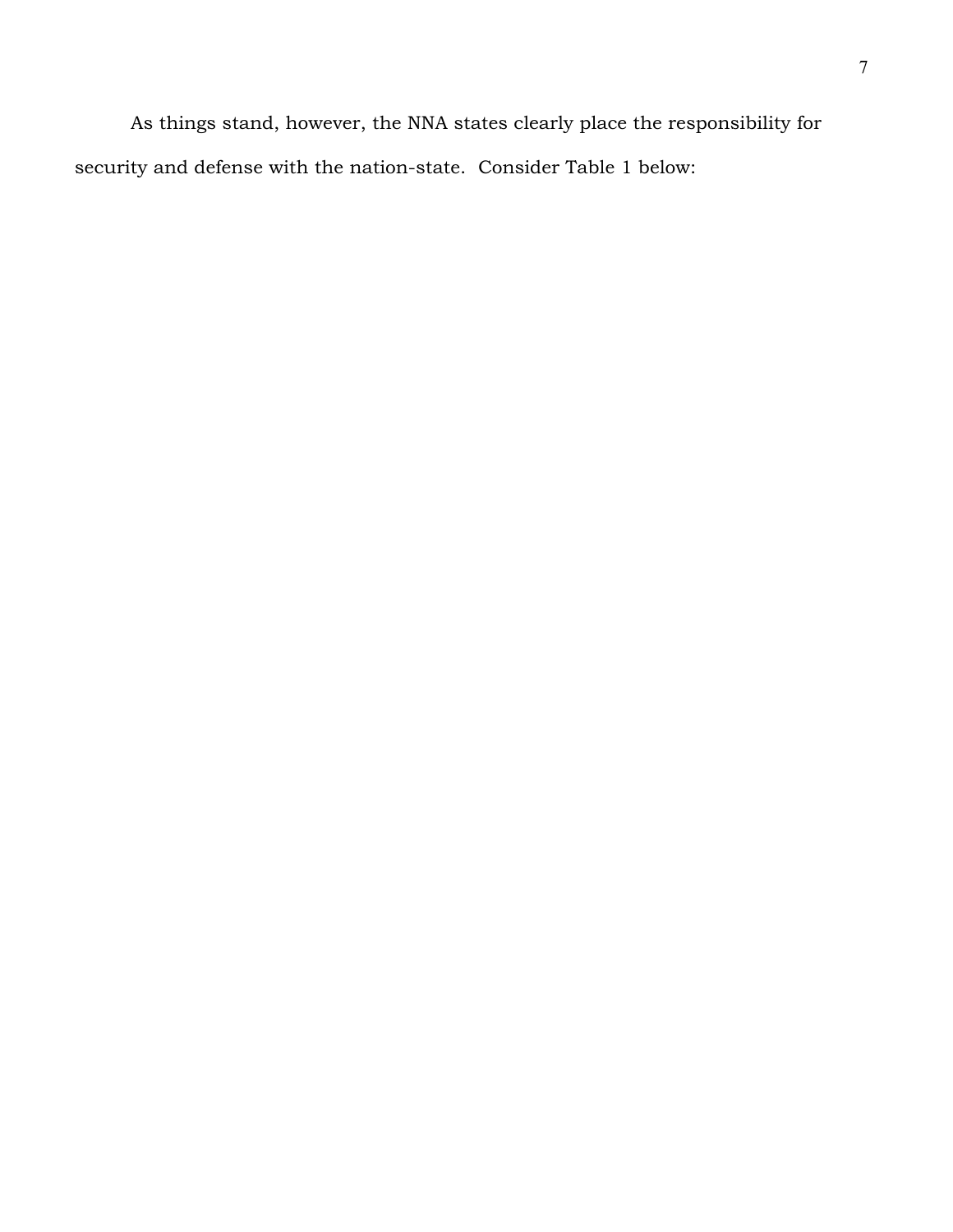| Do you think<br>decisions should be<br>made by the<br>national<br>government or<br>jointly within the<br>EU for the following<br><i>issues?</i> | <b>Defense</b> |           | Humanitarian<br>Aid |     | Foreign<br><b>Policy</b> |           |
|-------------------------------------------------------------------------------------------------------------------------------------------------|----------------|-----------|---------------------|-----|--------------------------|-----------|
|                                                                                                                                                 | Nat.           | <b>EU</b> | Nat.                | EU  | Nat.                     | <b>EU</b> |
| <b>Austria</b>                                                                                                                                  | 56%            | 38%       | 45%                 | 51% | 35%                      | 58%       |
| <b>Denmark</b>                                                                                                                                  | 65%            | 32%       | 43%                 | 54% | 41%                      | 55%       |
| Ireland                                                                                                                                         | 69%            | 25%       | 27%                 | 66% | 25%                      | 66%       |
| Finland                                                                                                                                         | 90%            | 7%        | 49%                 | 46% | 35%                      | 59%       |
| <b>Sweden</b>                                                                                                                                   | 73%            | 24%       | 58%                 | 38% | 42%                      | 54%       |
| Germany**                                                                                                                                       | 37%            | 57%       | 29%                 | 66% | 18%                      | 75%       |
| <b>France</b>                                                                                                                                   | 47%            | 50%       | 23%                 | 74% | 21%                      | 74%       |
| <b>U.K.</b>                                                                                                                                     | 64%            | 27%       | 36%                 | 55% | 36%                      | 52%       |
| <b>EU15</b>                                                                                                                                     | 46%            | 48%       | 28%                 | 67% | 22%                      | 69%       |

**Table 1: Decision-making Responsibility in the EU** 

\*The difference between Nat. and EU represents the percentage of "don't know." From "Eurobarometer: Public Opinion in the European Union." April 2000 (52). Pages B.38 to B.40. Fieldwork conducted October-November 1999. \*\*East and West combined.

A majority of those surveyed in all of the NNAs clearly place responsibility for defense in the hands of their national governments while at the same time granting leeway to the EU for foreign policy decision making and, for the most part, humanitarian aid decisions. The three major powers, however, grant far more leeway to the EU in all areas including defense (with the exception of the U.K. on defense). The survey results underscore three important points. First, the NNAs are different and deserving of separate consideration with regard to the issues of security and defense integration. Second, there exists a clear need to separate security and defense. The two concepts do not fall under the same heading with respect to the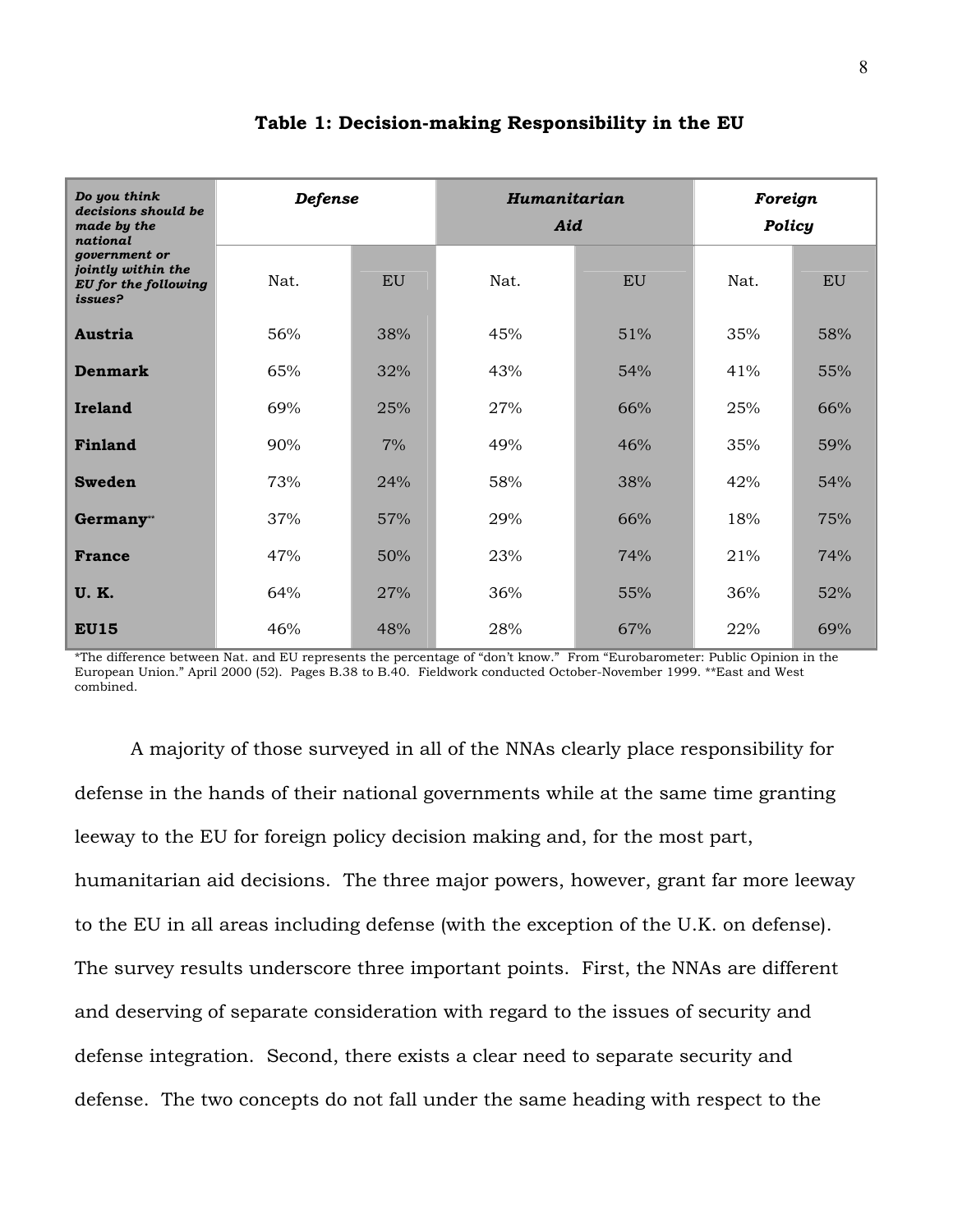public's perception. Third, public opinion in the NNAs will make the enhancement of a CFSP under the current EU structure very difficult, suggesting that the solution to the problem of CFSP acceptance may be structural.

At minimum, neutrality will not suffer at the expense of integration when onethird of the EU members consider themselves to be neutral. The development of a CFSP might, however. The Fourth Pillar approach offers a possible alternative to the current a la carte participation in EU foreign policy.

#### **The Fourth Pillar**

Essentially, the CFSP is dead in the water due to the connection of defense with the second pillar. The idea of a standing European army does not sit well given the less than peaceful past of European great power relations, and the defense component in the second pillar leads quite naturally to a standing army. One of the leading opponents of a standing European army has been Britain. Britain's strong ties with the U.S. have made the issue of a European army even more controversial. The Conservative Party suffered divisions based on the "Europe question" leading eventually to the election of Tony Blair from the Labour Party.

Tony Blair held the EU presidency from 1 January to 30 June 1998, and shortly thereafter proposed the creation of a Fourth Pillar to deal with the issue of defense. The idea of a Fourth Pillar is based on a proposal by Charles Grant and subsequent elaboration by Robert Cooper (Duke 2000, 308). Basically, the Grant proposal called for Britain to take the initiative and assume a more prominent role in promoting an EU defense strategy. "By reversing the traditional hostility to the concept of European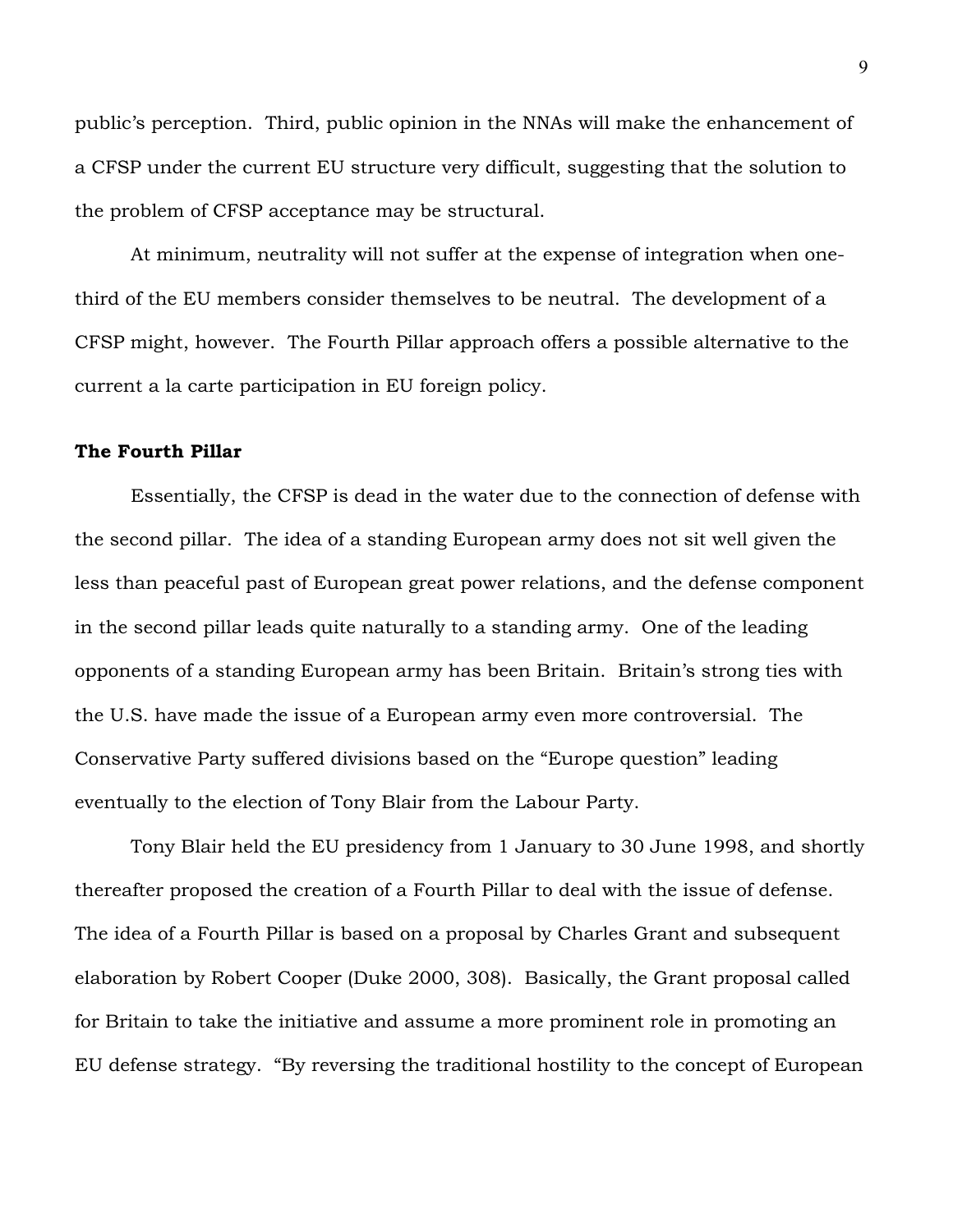defence and Britain's tendency to line up with the US, Grant contended that Britain could radically redefine its role and image in Europe" (Duke 2000, 308).

Grant's proposal<sup>5</sup> calls for four things, beginning with the recommendation that Britain strengthen European defense without alienating the U.S. while improving bilateral ties with France simultaneously. Britain should also work to reintegrate France into the NATO command structure and take the lead in creating a European defense industry. Finally, and most importantly, "Britain should propose the abolition of the WEU. Its political functions would merge with the EU, becoming the 'fourth pillar', and its military functions would be subsumed into NATO and Article V of the Modified Brussels Treaty (obliging members to defend each other from attack) would be transferred to the fourth pillar" (Duke 2000, 309).

The structure of the EU would then be as follows:



Adapted from Duke 2000, 310.

The Fourth Pillar proposal addresses some of the most contentious issues surrounding the CFSP. First, the separation of defense and security allows countries

 $\overline{a}$ 

<span id="page-9-0"></span><sup>&</sup>lt;sup>5</sup> Paraphrased from Duke 2000, 309.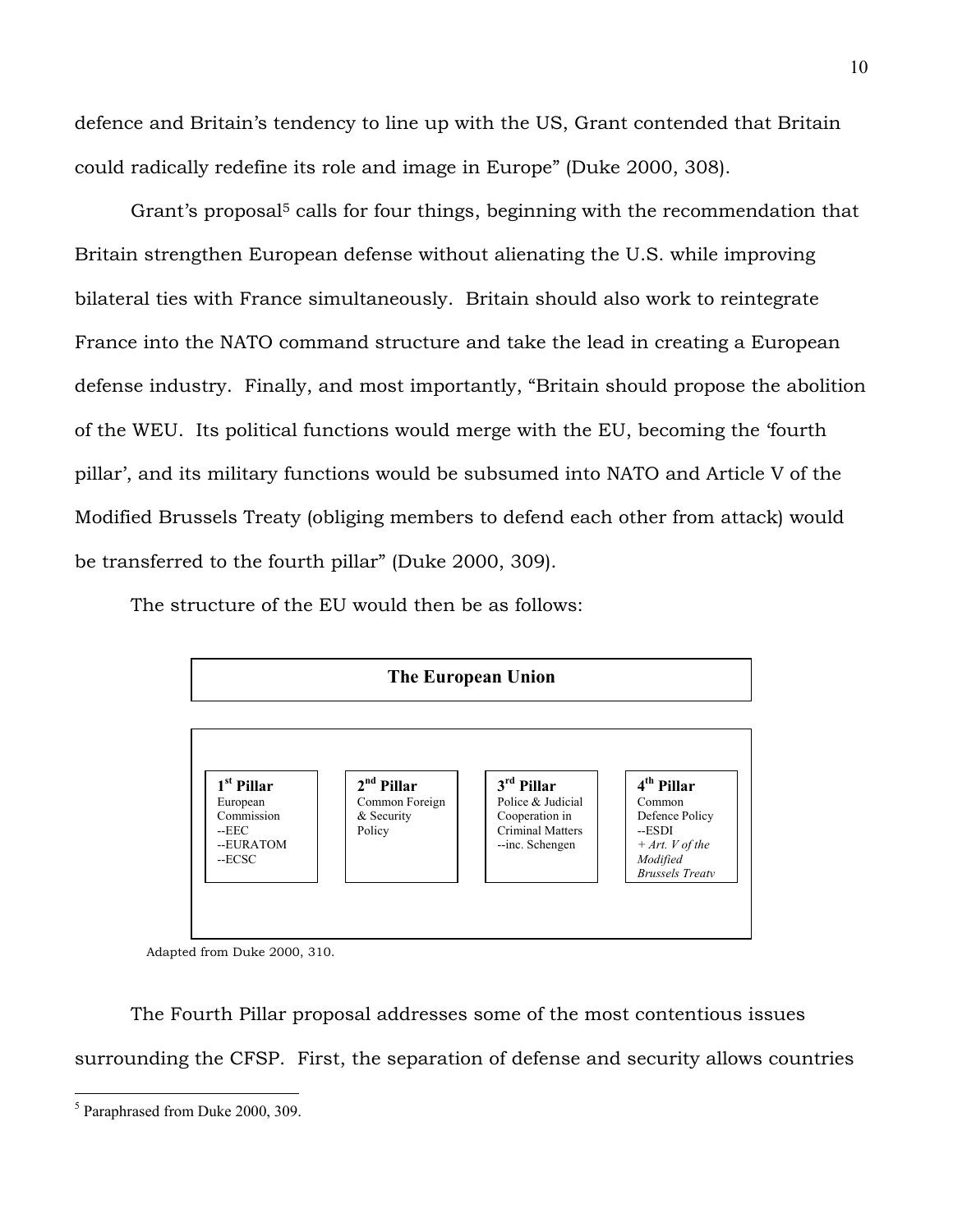such as the NNAs to actively and fully participate in security and foreign policy diplomacy without compromising their neutrality. The Baltic countries stand to benefit as well since they could theoretically join the EU without committing to the Fourth Pillar and thus avoid alienating Russia. Second, abolishing the WEU and strengthening NATO through the Fourth Pillar allows the U.S. to maintain an active security role in Europe and enhances trans-Atlantic cooperation—an issue of high importance to Britain. Finally, Europe's foreign policy positions would be enhanced by the backing of a military component (Duke 2000, 309).[6](#page-10-0)

 The Fourth Pillar proposal may offer the solution to one of the most vexing problems in European integration—the formation of a CFSP, with particular relevance for the impact of a CFSP on domestic politics within NNA states. One of the problems faced by the NNA member states is that of domestic public opinion. In all cases, there exists a strong tradition of neutrality that is based on historical precedent. Public opinion does not change rapidly, and memories of a not so peaceful Europe still linger. Thus, any consideration of the feasibility of the development of a viable CFSP through the Fourth Pillar proposal must consider both domestic and international factors. One of the breakthrough theoretical developments in this area was Putnam's two-level games theory (1988).

# **Putnam's Two-level Games**

 $\overline{a}$ 

When Cox and Mac Ginty state that "[i]n effect, neutrality can be increasingly regarded as an empty, irrelevant policy option" they fail to consider domestic politics.

<span id="page-10-0"></span><sup>6</sup> However, the financial resources of the EU have gone a long way towards achieving respectability for its foreign policy, suggesting that liberal theory might offer an interesting lens through which to view the current situation in the EU.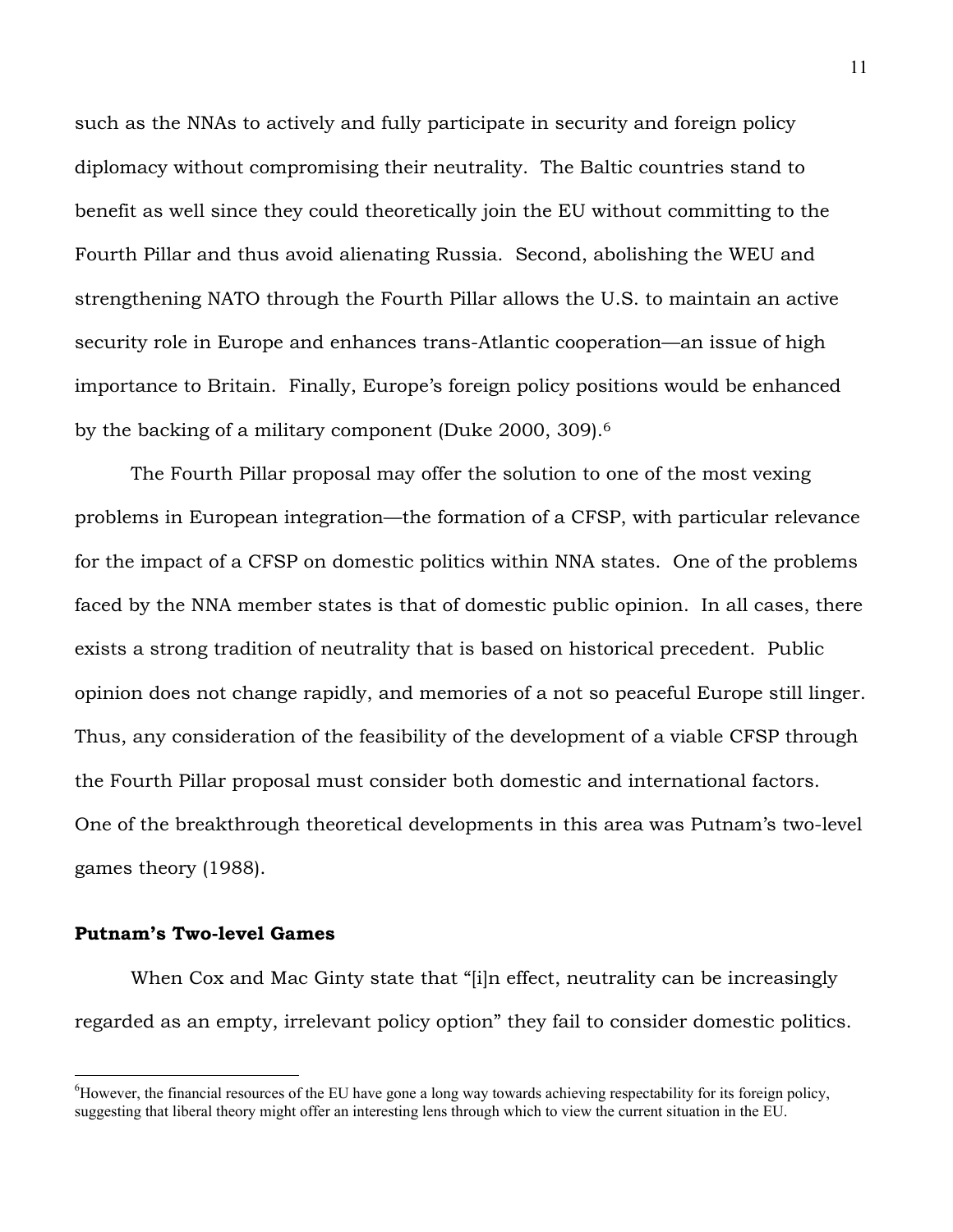Neutrality plays an important domestic role regardless of its (perceived) impotence on the international stage. It is precisely the importance of domestic politics that needs to be considered in an analysis of the future of a CFSP for the EU. Foreign policy has for too long been considered an elite process. As Duke observes:

The French and Danish referenda not only illustrated the extent to which elites were out of touch with their publics, but posed the logical corollary that, having ignored public opinion for so long, elites had little idea of how much policy legitimacy was needed to make further integration publicly acceptable. This observation applies with more force to foreign and security policy since, more than other aspects of integration, it has historically been 'a private club, operated by diplomats for diplomats, and some of the same ambiance has persisted to this day'. (2000, 119)

International relations theory has a long tradition of ignoring domestic politics a tradition that has been questioned by scholars (see for example Rosenau 1969, Allison 1971, Keohane and Nye 1977, Katzenstein 1976), but not until Putnam's (1988) parsimonious and elegant treatment did the notion of the interplay between domestic forces and international negotiation gain more widespread acceptance. Essentially, "the two-level approach recognizes that central decision-makers strive to reconcile domestic and international imperatives simultaneously" (Putnam 1988, 460), which in itself is not groundbreaking. The contribution by Putnam is his detailed explanation of the structure of decision-making games and the interplay between the international and domestic levels (Levels I and II, respectively). Putnam's discussions of win-sets and their use in negotiations sheds much needed light on what decision makers have known all along—domestic situations are not irrelevant to bargaining in international negotiations.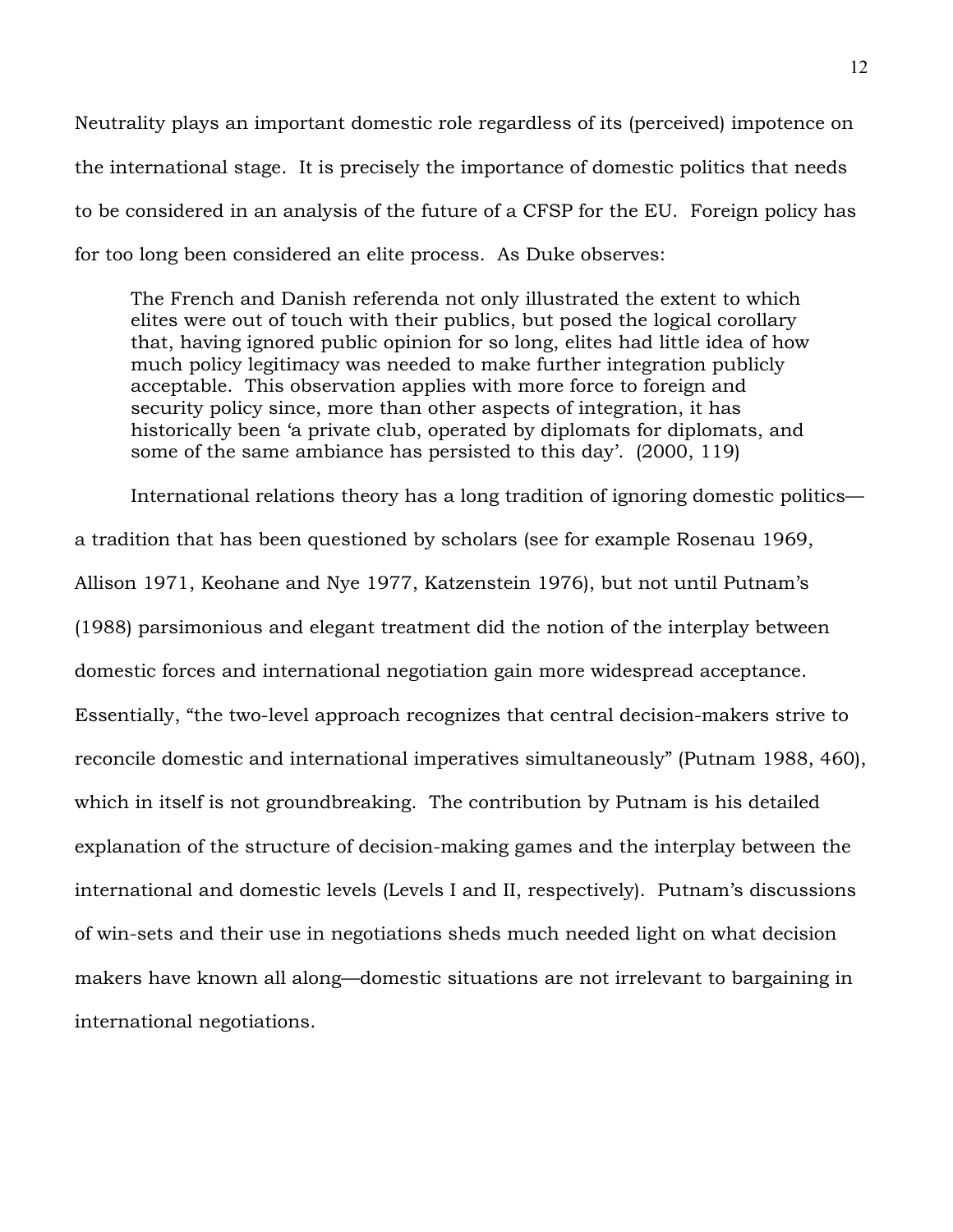Putnam recognizes that the literature on European integration that preceded his work was sensitive to the domestic factors affecting negotiation<sup>7</sup>, and gives particular credit to Haas for emphasizing the role of interest groups and parties on decisionmaking (431). It was, Putnam claims, the focus on integration rather than policy making that led this literature to a premature end. The two-level game framework focuses on the negotiation process rather than the development of supranational institutions and thus avoids becoming irrelevant when integration does not proceed at full speed. Putnam's framework thus serves as a potentially fruitful lens through which to study the acceptance (or not) of a CFSP for the EU—particularly for the NNAs whose representatives face considerable domestic opposition to EU defense.

#### **Conclusion**

 Security threats have taken on many new faces since the end of the Cold War. The terrorist attacks on the U.S. and Spain clearly demonstrate the need for a strong EU in the foreign policy arena, and the situation in Europe's "near abroad" is likely to remain a concern for some time. Until the EU enjoys foreign policy coherence, Europe cannot realize its full potential in international politics. A strong Europe benefits not only Europe, but the U.S. and Russia also. An EU that can respond to crises militarily as well as financially would ameliorate the burden carried by the U.S., enhance the prospect for regionally feasible policies, and perhaps even encourage multilateralism.

In order to develop a workable security and defense strategy, the focus needs to be on structural modifications that allow member states to maintain traditions of neutrality which are popular with domestic constituents. The Fourth Pillar proposal,

 $\overline{a}$ 

<span id="page-12-0"></span><sup>7</sup> Putnam cites Deutsch 1957 and Haas 1958.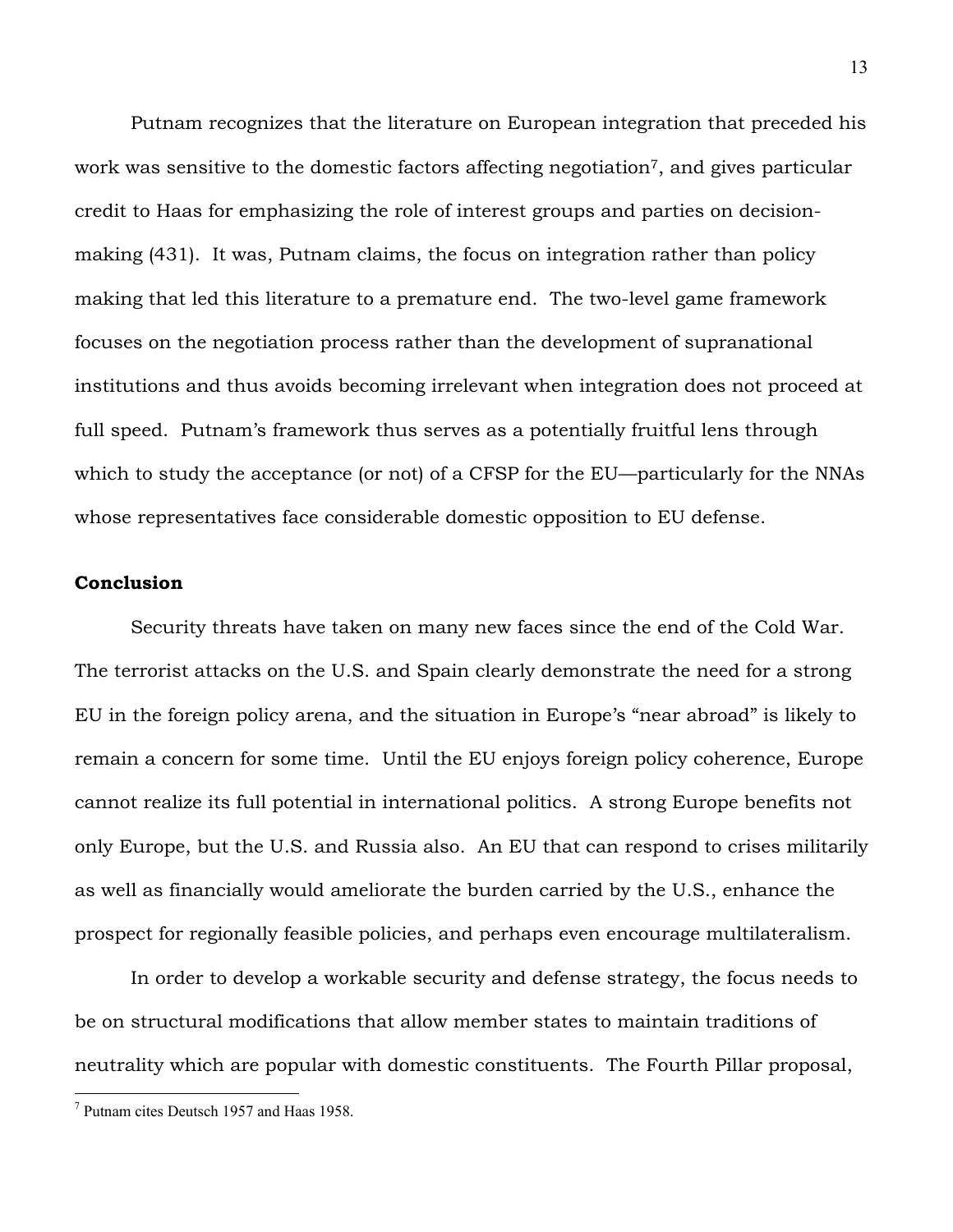because it separates security from defense (thus addressing concerns of the NNA states) and makes specific recommendations for reconciling Britain's strategic relationships with the U.S. with Britain's need to be an integral part in European security and defense, is the most promising approach to developing a CFSP. Through such an approach, many of the roadblocks to a CFSP can be overcome and Europe can begin to participate more fully and coherently in collective security on a regional and global level.

The CFSP is the foundation and capstone of European integration. All of the economic and social consequences of unification are a by-product of the quest for security and peace—making the CFSP *the* foundation for European integration. Solid support for the CFSP would go a long way towards ensuring peace in Europe—making all of the goals of integration possible and making the CFSP *the* capstone of European integration.



*Karen K. Peterson received her PhD in Political Science from Vanderbilt University in 2004 and currently holds a senior lecturer position at Vanderbilt. She has published articles in International Interactions and Conflict Management and Peace Science. Her fields of specialization within Political Science are International Relations, Comparative Politics, and Quantitative Methods, and researches the causes of militarized interstate conflict.*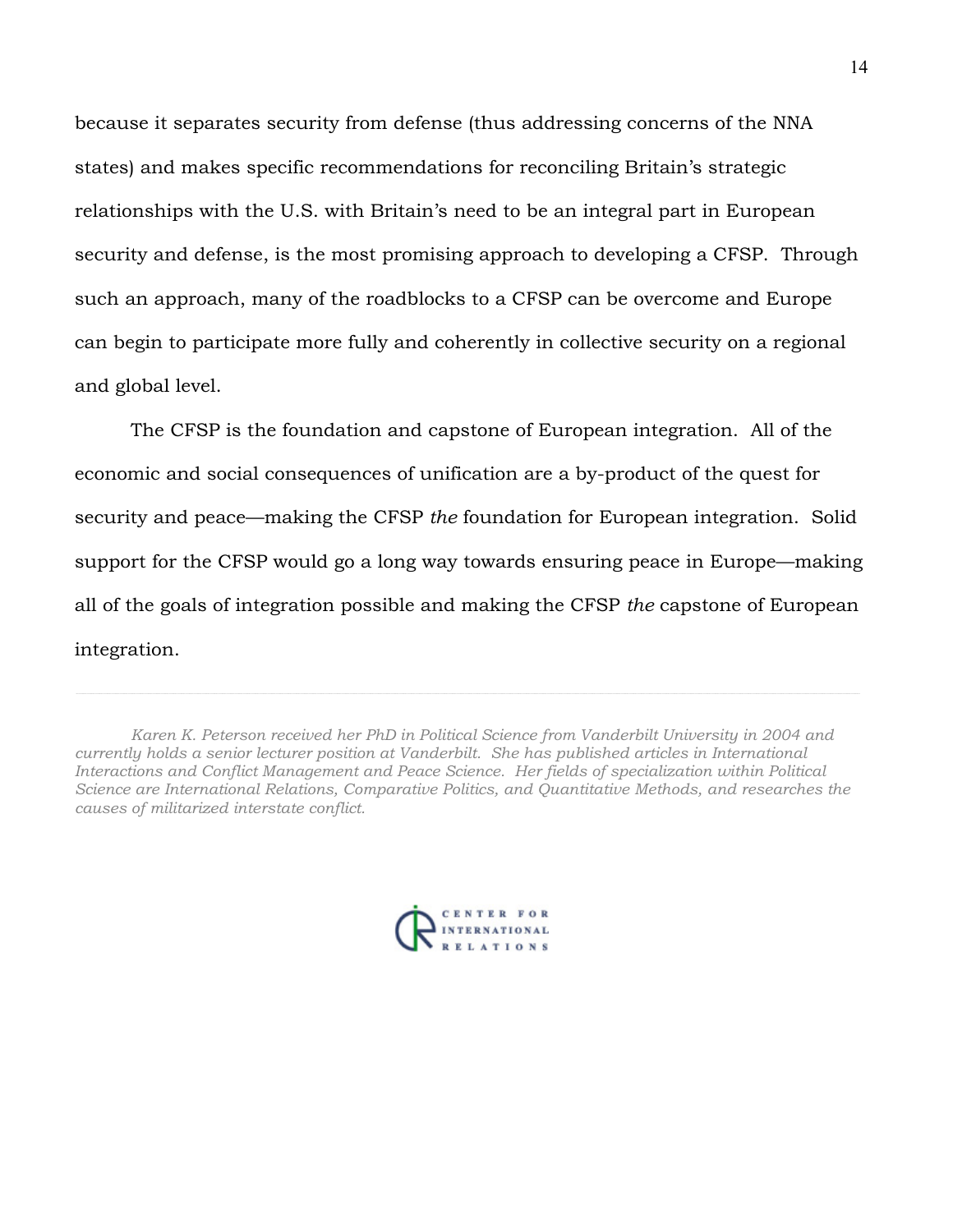# **Bibliography and Selected Sources for Further Reading**

- **Allison**, Graham T. (1977) *Essence of Decision: Explaining the Cuban Missile Crisis*. Boston: Little Brown.
- **Bronstone**, Adam. (2000) *European Security into the Twenty-first Century: Beyond traditional theories of international relations*. Aldershot: Ashgate.
- **Cox**, Michael, and Roger Mac Ginty. (1996) "Farewell to a Beautiful Idea: The End of Irish Neutrality in the Post-Cold War World." In *Small States and the Security Challenge in the New Europe*. Werner Bauwens, Armans Clesse, and Olav F. Knudsen, eds. London: Brassey's, 122-136.
- **Deutsch**, Karl W. (1957) *Political Community in the North Atlantic Area: International Organization in the Light of Historical Experience*. Princeton: Princeton University Press.
- **Duke**, Simon. (2000) *The Elusive Quest for European Security: From EDC to CFSP*. London: Macmillian Press.
- European Commission. (1999) "The Amsterdam Treaty: A Comprehensive Guide." <http://europa.eu.int> Luxembourg: Office for Official Publications of the European Commission.
- --. (2000) "Eurobarometer: Public Opinion in the European Union." <http://europa.eu.international/comm./dg10/epo>.
- **Fanning**, Ronan. (1996) "Neutrality, Identity, and Security: The Example of Ireland." In *Small States and the Security Challenge in the New Europe*. Werner Bauwens, Armans Clesse, and Olav F. Knudsen, eds. London: Brassey's, 137-149.
- **Furdson**, Edward. (1980) *The European Defence Community: A History*. New York: St. Martin's Press.
- **Ginsberg**, Roy H. (1989) *Foreign Policy Actions of the European Community: The Politics of Scale*. Boulder, CO: Lynne Reiner.
- **Haas**, Ernst B. (1968) *The Uniting of Europe: Political, Social, and Economic Forces, 1950-1957*. Stanford: Stanford University Press.